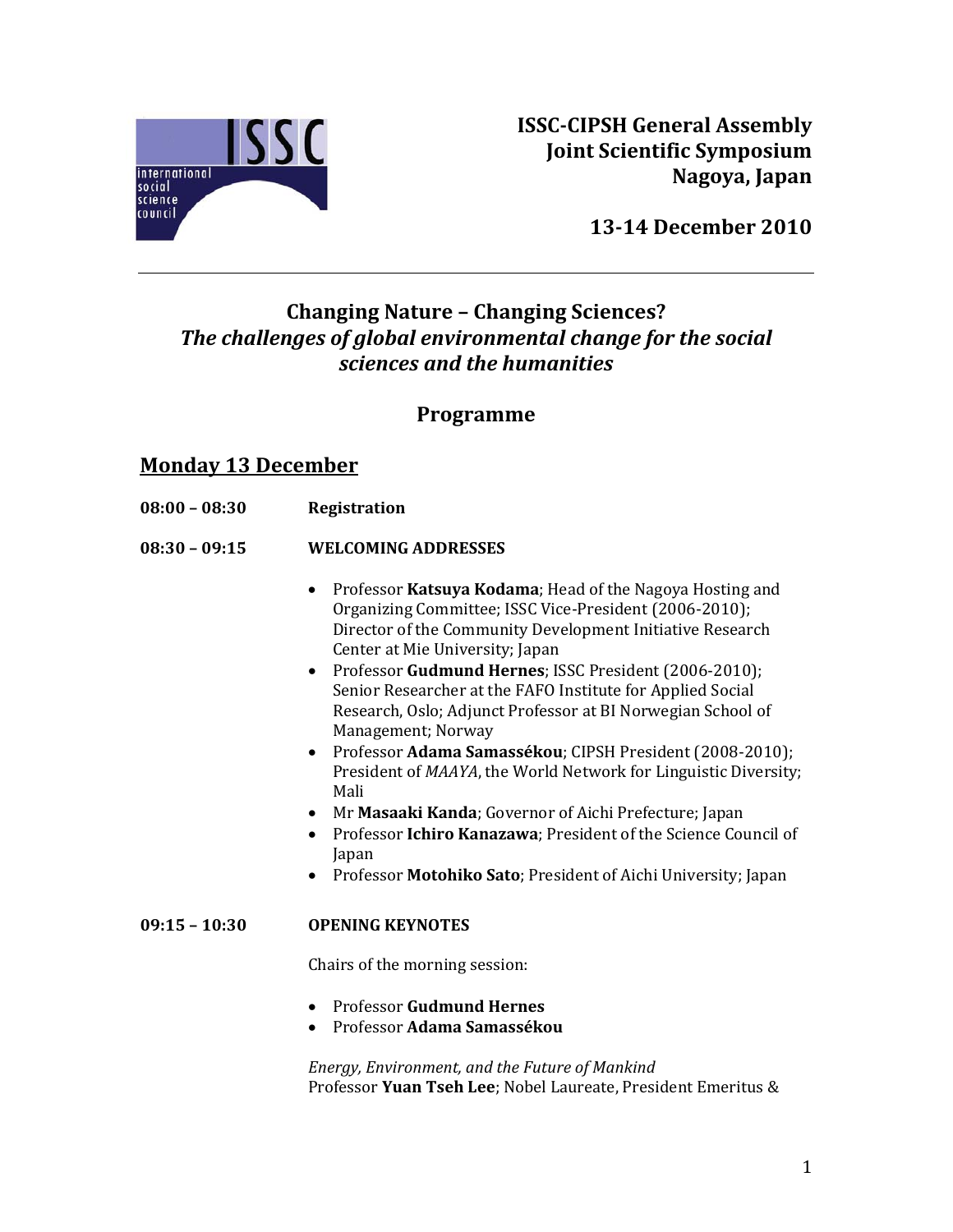|                 | Distinguished Research Fellow at the Academy of Sciences<br>(Taiwan); President-Elect, International Council for Science<br>(ICSU); Taiwan                                                                                                 |
|-----------------|--------------------------------------------------------------------------------------------------------------------------------------------------------------------------------------------------------------------------------------------|
|                 | Renascent Subjectivity in Humanities and Sciences<br>Professor In-Suk Cha; UNESCO Chair in Teaching Philosophy for<br>Democracy; Professor Emeritus, Seoul National University;<br>Korea                                                   |
| $10:30 - 10:45$ | <b>Break</b>                                                                                                                                                                                                                               |
| $10:45 - 12:00$ | Sustainability, climate change and future climate policies<br>Professor Nico Stehr; Karl-Mannheim-Chair of Cultural Sciences,<br>Zeppelin University; Germany                                                                              |
|                 | Stemming Climate Change and Eradicating Poverty: Competing                                                                                                                                                                                 |
|                 | <i>Imperatives?</i><br>Professor Thomas Pogge; Leitner Professor of Philosophy, Yale<br>University; Member of the Comparative Research<br>Programme on Poverty (CROP) Scientific Committee; USA                                            |
| $12:00 - 13:00$ | Roundtable debate with the keynote speakers                                                                                                                                                                                                |
| $13:00 - 14:00$ | Lunch                                                                                                                                                                                                                                      |
| $14:00 - 16:00$ | <b>POVERTY AND ENVIRONMENTAL CHANGE:</b><br><b>REFRAMING THE DEBATE (I)</b>                                                                                                                                                                |
|                 | Chairs:                                                                                                                                                                                                                                    |
|                 | Professor Alberto Martinelli; Member of the ISSC Executive<br>$\bullet$<br>Committee (2006-2010); Professor of Political Science and<br>Sociology, University of Milan; Italy<br>Professor Madeline H. Caviness; Mary Richardson Professor |
|                 | Emeritus, Art and Art History Department, Tufts University;<br>Professeur Associé, Faculté des Lettres, Université Laval, Québec<br>(honorary); USA                                                                                        |
|                 | What type of problem is climate change? Between knowledge, values<br>and politics                                                                                                                                                          |
|                 | Professor Asunción Lera St Clair; Department of Sociology,<br>University of Bergen; Member of the Comparative Research<br>Programme on Poverty (CROP) Scientific Committee;<br>Norway                                                      |
|                 | Social sciences in intergovernmental processes<br>Dr Anantha Duraiappah; Executive Director of the International                                                                                                                           |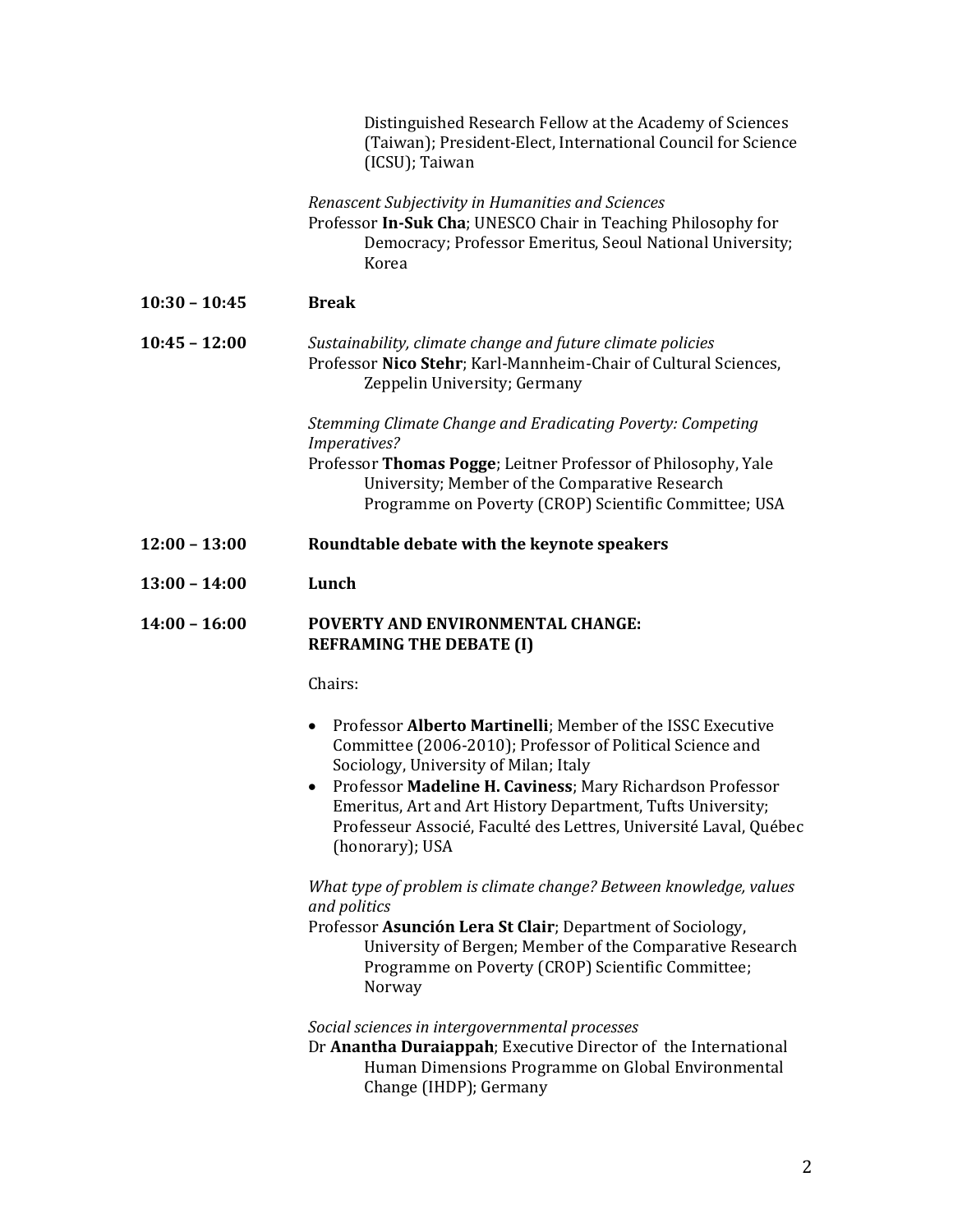$C$ *arving* a niche for the social sciences in multi-disciplinary research on *clim ate change and agriculture in Southern Africa*

Dr **Chip o Plaxedes Mubaya**; Research Associate and Assistant Programme Coordinator‐Pan African START Secretariat (PASS); Research Fellow‐African Climate Change Fellowship Programme (ACCFP), Institute of Resource Assessment (IRA), University of Dar Es Salaam; Tanzania

Discussion (30 minutes)

#### **16:00 – 16:15 Break**

### **16:15 – 18:15 POVERTY AND ENVIRONMENTAL CHANGE: REFRAM ING THE DEBATE (II)**

Chairs:

- Professor **Michel Sabourin**; Member of the ISSC Executive Committee (2006‐2010); Professor of Psychology at the University of Montreal; Canada
- Professor **Jaynie Anderson**; Professor of Art History, University of Melbourne; President of the International Committee for the History of Art (CIHA); Australia

Is there a role for the Humanities in the face of global warming and *social cr isis?*

Professo r **Luiz Oosterbeek**; Instituto Politécnico de Tomar; Secretary-General of the International Union for Prehistoric and Protohistoric Sciences (UISPP); Portugal

*Man and Environment in Transitional Periods of Prehistory* Professor Janusz Kozłowski; Jagiellonian University, Krakow; Full Member (Prehistory) of the Polish Academy of Arts and Sciences; President, International Union of Academies; Poland

*Soc Environmental Change: Should environmental ialNatures and hist ories trump environmental economics?*

Dr Rohan D'Souza; Assistant Professor, Centre for Studies in Science Policy, Jawaharlal Nehru University; India

Discussion (30 minutes)

**19:00 – 21:00 Symposium Dinner**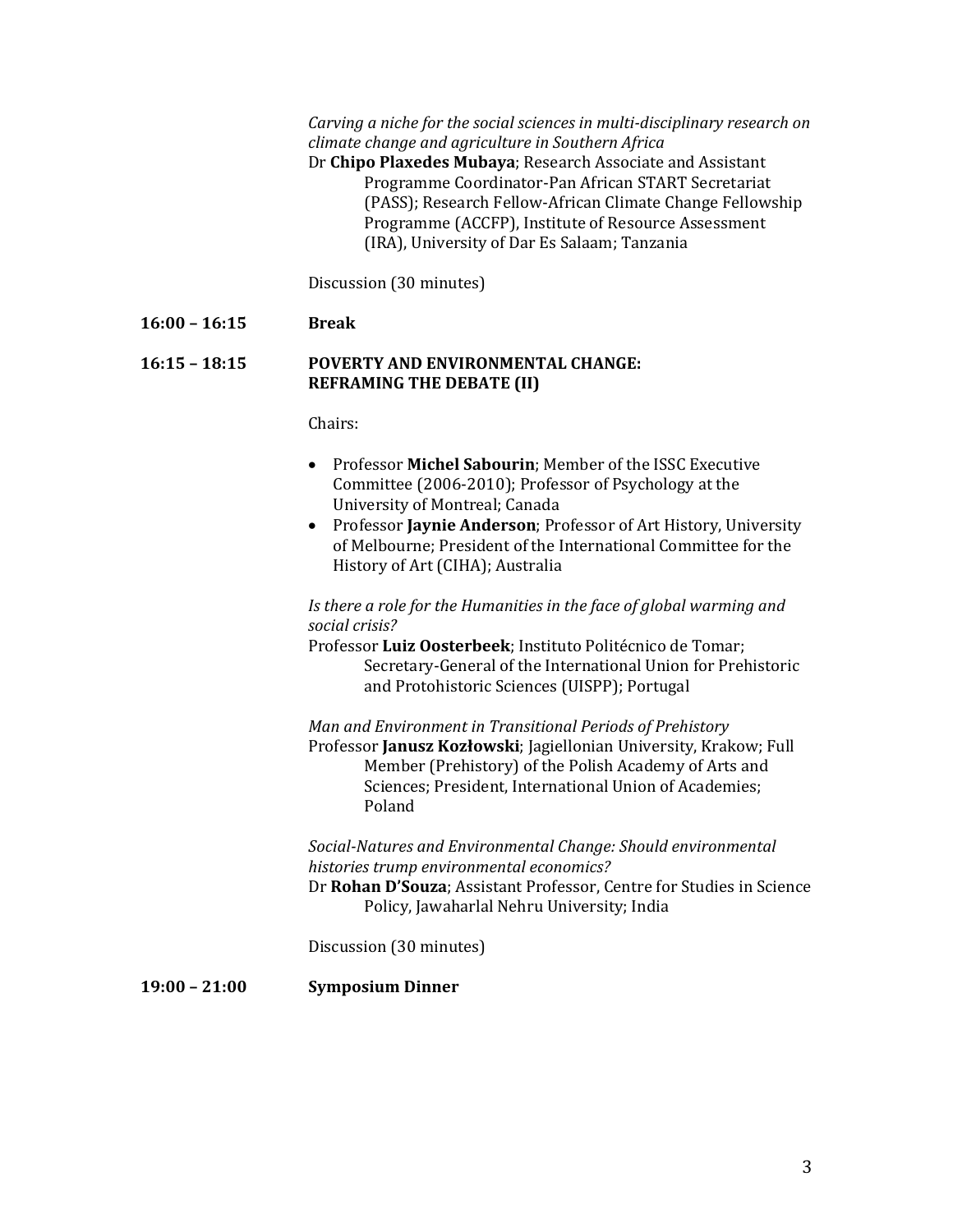## **Tuesday 14 December**

| $09:00 - 10:30$ | <b>CHANGING NATURE, CHANGING SCIENCES:</b> |
|-----------------|--------------------------------------------|
|                 | <b>LOCAL AND GLOBAL APPROACHES (I)</b>     |

**Chairs:** 

- Professor **David Thorns;** ISSC Vice‐President (2006‐2010); Emeritus Professor of Sociology at the School of Social and Political Sciences, Canterbury University; New Zealand
- Dr **Robert Halleux**; Director of Research at the Belgian National Scientific Research Foundation (Fonds National belge de la Recherche Scientifique); Director of the Centre for Science History and Techniques (Centre d'Histoire des Sciences et des Techniques), University of Liège; Belgium (tbc)

*The cial sciences and humanities in researching and role of so eva luati ng the spread of nuclear energy in the developing world* Dr David Fig; Hon. Research Associate at the Environmental Evaluation Unit, University of Cape Town; South Africa

*Bringing Integrated Scientific Approaches to Disaster Risk Reduction* Professor Gordon McBean; Director of Policy Studies at the Institute of Catastrophic Loss Reduction, Professor of Geography and Political Science, University of Western Ontario; Chair of Integrated Research on Disaster Risk Program (IRDR); Canada

Discussion (30 minutes)

**10:30 – 11:00 Break**

### **11:00 – 12:30 CHANGING NATURE, CHANGING SCIENCES: LOCAL AND GLOBAL APPROACHES (II)**

Chairs:

- Dr **Anantha Duraiappah**; Executive Director of International Human Dimensions Programme on Global Environmental Change (IHDP); Germany
- Professor **Maurice Aymard**; Secretary‐General of the International Council for Philosophy and Humanistic Studies (CIPSH); Professor, Ecole des Hautes Etudes en Sciences Sociales, EHESS; Member of the UNESCO Management of Social Transformations (MOST) Programme Scientific Advisory Committee; France (tbc)

*Environmental Rights in Korean Constitutional Law* Professor **HyoJeon Kim**; Professor Emeritus of Dong‐A University;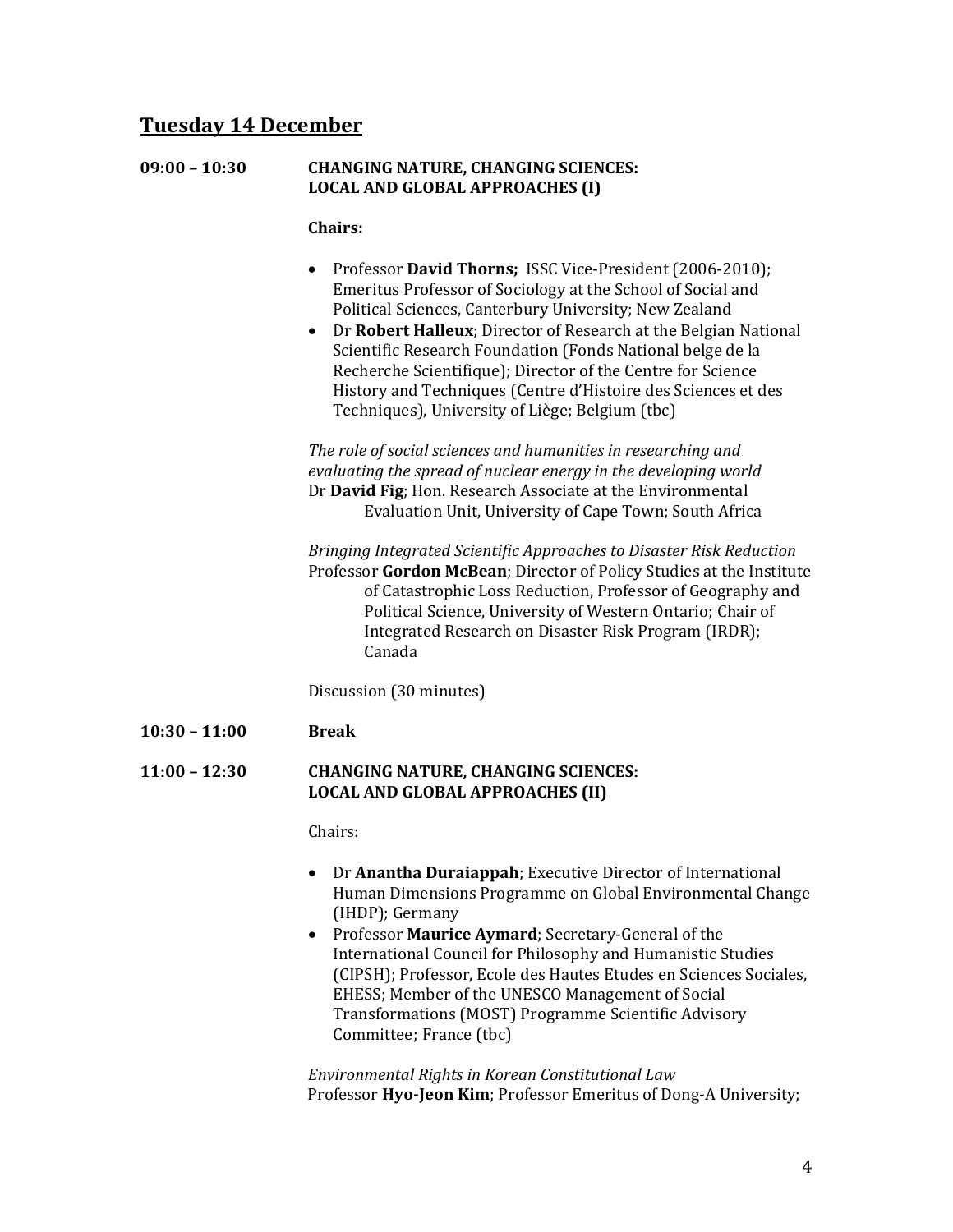Member of the Law Section, Humanities & Social Science Division, National Academy of Sciences; Republic of Korea

*Thi ethics nking about socioecosystems: issues of knowledge, policy and* Dr **John Crowley**; Chief of Section, Ethics of Science and Technology, Sector for Social and Human Sciences, UNESCO; France

Discussion (30 minutes)

### **12:30 – 13:30 Lunch**

### **13:30 – 15:00 CHANGING NATURE, CHANGING SCIENCES: LOCAL AND GLOBAL APPROACHES (III)**

Cha irs: 

|                 | Professor Katsuya Kodama; Head of the Nagoya Hosting and<br>Organizing Committee; ISSC Vice-President (2006-2010);<br>Director of the Community Development Initiative Research<br>Center at Mie University; Japan<br>Professor Bhuvan Chandel Professor of Philosophy and Dean of<br>$\bullet$<br>the Faculty of Arts, Panjab University, Chandigarh; Member<br>Secretary, Centre for Studies in Civilisation; Member of the CIPSH<br>Board; India |
|-----------------|-----------------------------------------------------------------------------------------------------------------------------------------------------------------------------------------------------------------------------------------------------------------------------------------------------------------------------------------------------------------------------------------------------------------------------------------------------|
|                 | Changing Nature and the Challenge of the Social Sciences<br>Professor Adebayo Olukoshi; Director of the UN African Institute<br>for Economic Development and Planning (IDEP); Senegal                                                                                                                                                                                                                                                               |
|                 | Time for Change: Interdisciplinary social science research on global<br>environmental change and sustainability<br>Dr Myanna Lahsen; Associate Researcher at the Earth System<br>Science Center at INPE (Brazilian Institute for Space<br>Research); Brazil                                                                                                                                                                                         |
|                 | Discussion (30 minutes)                                                                                                                                                                                                                                                                                                                                                                                                                             |
| $15:00 - 15:30$ | <b>Break</b>                                                                                                                                                                                                                                                                                                                                                                                                                                        |
| $15:30 - 17:30$ | <b>CONCLUDING ROUNDTABLE:</b> challenges and opportunities for<br>integrated research among the human, social and natural sciences                                                                                                                                                                                                                                                                                                                  |
|                 | Chair: Dr Heide Hackmann; ISSC Secretary-General; Paris                                                                                                                                                                                                                                                                                                                                                                                             |
|                 | Panelists:                                                                                                                                                                                                                                                                                                                                                                                                                                          |
|                 | Professor Eva Kushner; Professor Emeritus of Comparative<br>$\bullet$<br>Literature, Victoria College, University of Toronto; Vice-President                                                                                                                                                                                                                                                                                                        |

(2006‐2010) of CIPSH; Canada